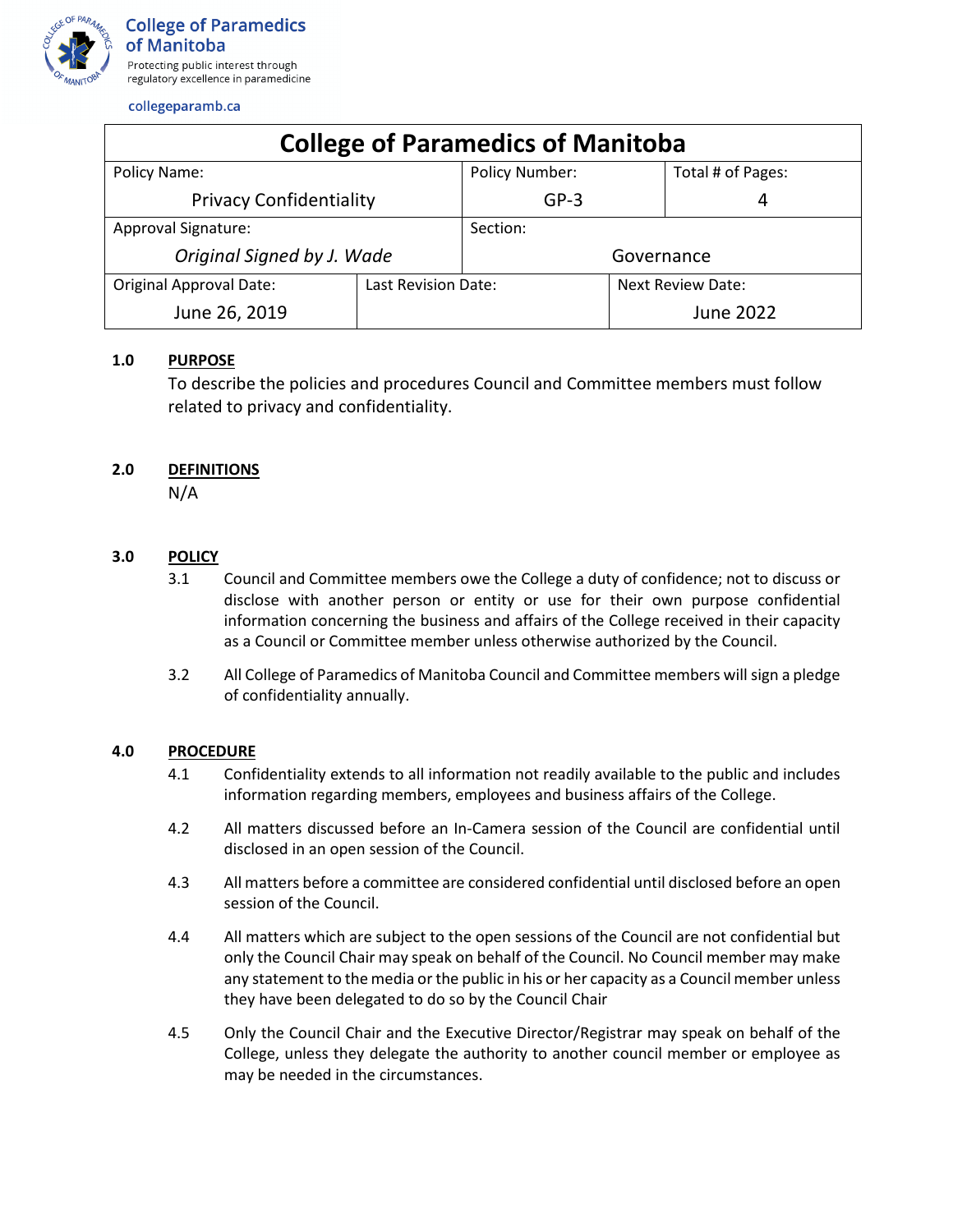

- 4.6 A Council and/or Committee member is subject to section 140(2) of the *Regulated Health Professions Act of Manitoba* and, as such, will familiarize themselves with the section prior to signing the Pledge of Confidentiality. The Pledge of Confidentiality, appended to this policy, will include, at a minimum:
	- 4.6.1 An attestation that the Council or Committee member understands that any and all information accessed is to be considered private and confidential;
	- 4.6.2 An agreement not to collect, use, disclose or destroy information except in accordance with the Act, its regulations, and any applicable policies;
	- 4.6.3 An acknowledgement that failure to comply with the Act or any applicable policy may result in forfeiting any protection from liability referenced in section 174 of the Act.
- 4.7 All Council and Committee members are responsible for maintaining the security of any information accessed, handled or viewed in the course of their work.
- 4.8 Council and Committee materials will be accessed and viewed through the member portal and, as a rule, should not be saved on personal computers. If working documents are saved, they should be immediately destroyed once the documentation has been finalized.
- 4.9 Any printed copies of sensitive materials sent by courier or personally delivered are to be returned to the College for confidential shredding.
- 4.10 Sensitive electronic documents shall be appropriately encrypted, and password protected.

### **5.0 REFERENCES**

- College of Registered Psychiatric Nurses of Manitoba
	- o G-11 Confidentiality
- College of Registered Nurses of Manitoba
	- o GP-3 Council Code of Conduct, Confidentiality and Conflict of Interest Policy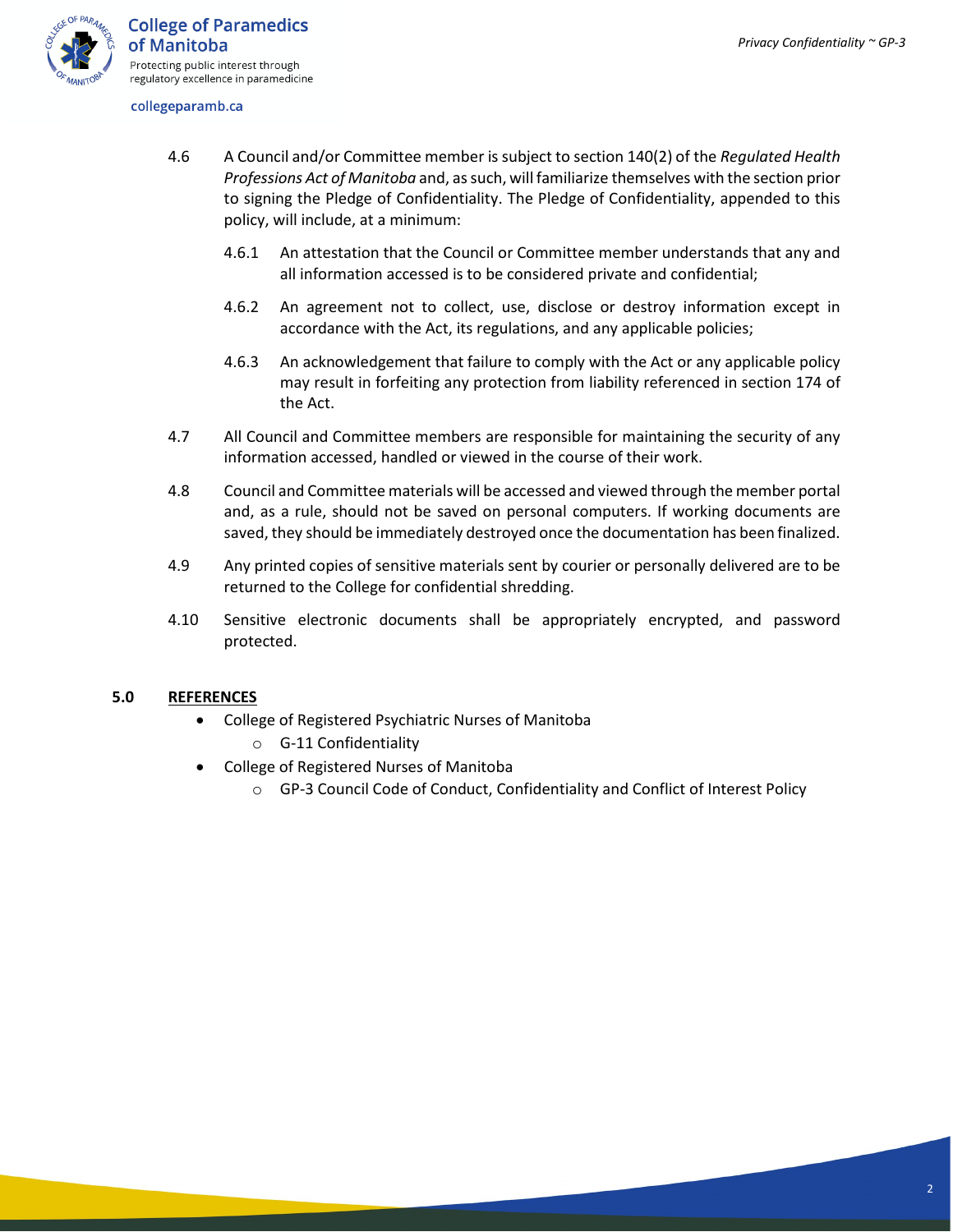

## **PLEDGE OF CONFIDENTIALITY**

This pledge is a requirement of all employees, College Council members, committee members and any volunteers who have access to confidential or sensitive information at the College of Paramedics of Manitoba.

I UNDERSTAND that any and all information which I may have access to while carrying out any duties on behalf of the College of Paramedics of Manitoba (CPMB) is considered private and confidential.

Section 140(2) of the *Regulated Health Professions Act of Manitoba* states:

[140\(2\)](http://web2.gov.mb.ca/laws/statutes/ccsm/r117f.php#140(2)) Every person employed, engaged or appointed for the purpose of administering or enforcing this Act, and every member of a council, a committee of a council or board established under this Act, must maintain as confidential all information that comes to his or her knowledge in the course of his or her duties and must not disclose this information to any other person or entity except in the following circumstances:

- (a) the information is available to the public under this Act;
- (b) the information is authorized or required to be disclosed under this Act;
- (c) disclosure of the information is necessary to administer or enforce this Act or the regulations, bylaws, standards of practice, code of ethics or practice directions, including where disclosure is necessary to register members, issue certificates of registration or practice, permits and licenses, grant approvals or authorizations, deal with complaints or allegations that a member is incapable, unfit or incompetent, deal with allegations of professional misconduct, or govern the profession;
	- (d) disclosure of the information is
		- a. necessary to administer or enforce *The Health Services Insurance Act* or *The Prescription Drugs Cost Assistance Act*, or
		- b. to the medical review committee established under *The Health Services Insurance Act*;
	- (e) disclosure of the information is:
		- a. necessary to administer or enforce *The Health Services Insurance Act* or *The Prescription Drugs Cost Assistance Act*, or
	- b. to the medical review committee established under *The Health Services Insurance Act*;
- (f) the information is disclosed to a body that has statutory authority to regulate
	- a. a profession in Manitoba, or
	- b. the practice of the same or a similar health profession in any other jurisdiction, if disclosure is necessary for that body to carry out its responsibilities;
	- (g) the information is disclosed to a person who employs or engages a member to provide health care, or to a hospital or regional health authority that grants privileges to a member, if the purpose of the disclosure is to protect any individual or group of individuals;